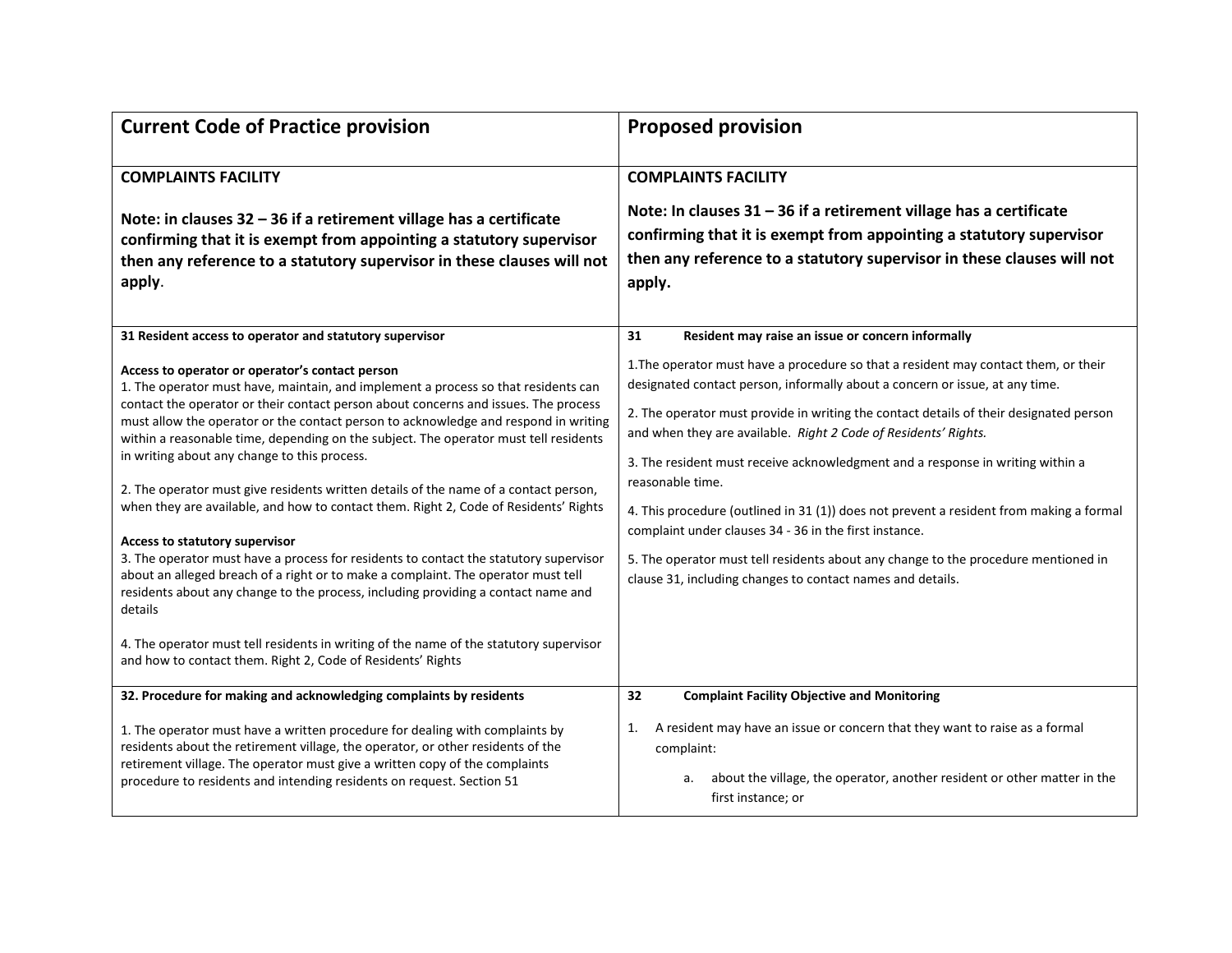2. The procedure for making, receiving, and resolving complaints must enable complaints to be resolved simply, fairly, and quickly.

3. The complaints procedure must also:

a. state that residents can ask the operator's contact person (and provide contact details) for information about their rights. Code of Residents' Rights

b. refer to the resident's right to complain to the village's statutory supervisor (and provide contact details) or to the Registrar of Retirement Villages (and provide contact details). Code of Residents' Rights

c. state that information about residents' rights and complaints and disputes procedures is published by the Retirement Commissioner

d. refer to the resident's right to involve a support person or people to represent them (at the resident's cost). Right 6, Code of Residents' Rights

e. state that complaints do not have to be made in writing. All complaints, however made, must be recorded and responded to as if they had been received in writing.

f. state that complaints may be made to the operator's contact person

g. state what the village's complaints procedures are, including any other help the operator will give to residents. Operators may offer residents a mediation service for informal discussions as an alternative to either the complaints or disputes process.

h. provide for the complaint to be promptly acknowledged by the operator or contact person in writing, including complaints received other verbally

i. state that the resident or operator may require that a dispute be resolved by a disputes panel Section 52

j. state the types of dispute, including breaches of the Act, for which a resident may give a dispute notice. Section 53

k. if a complaint is about the resident's occupation right agreement, state that the proposed action on the complaint will be suspended until the complaint is resolved. There may be occasions when the operator, after consulting the statutory supervisor, decides that it is in the best interests of the village as a community to continue with the proposed action.

- b. if the resident previously raised the issue or concern informally, and is dissatisfied with the response.
- 2. The objective of an operator's complaint facility is to enable formal complaints to be resolved in a way that is resident-appropriate, fair, quick and cost-effective for operators and residents.
- 3. Operators must report to the Retirement Commissioner quarterly, in an agreed format, in relation to formal complaints for each village:
	- a. The number, nature and outcome
	- b. Any other matter relating to the operation of the complaints facility as the Retirement Commissioner may require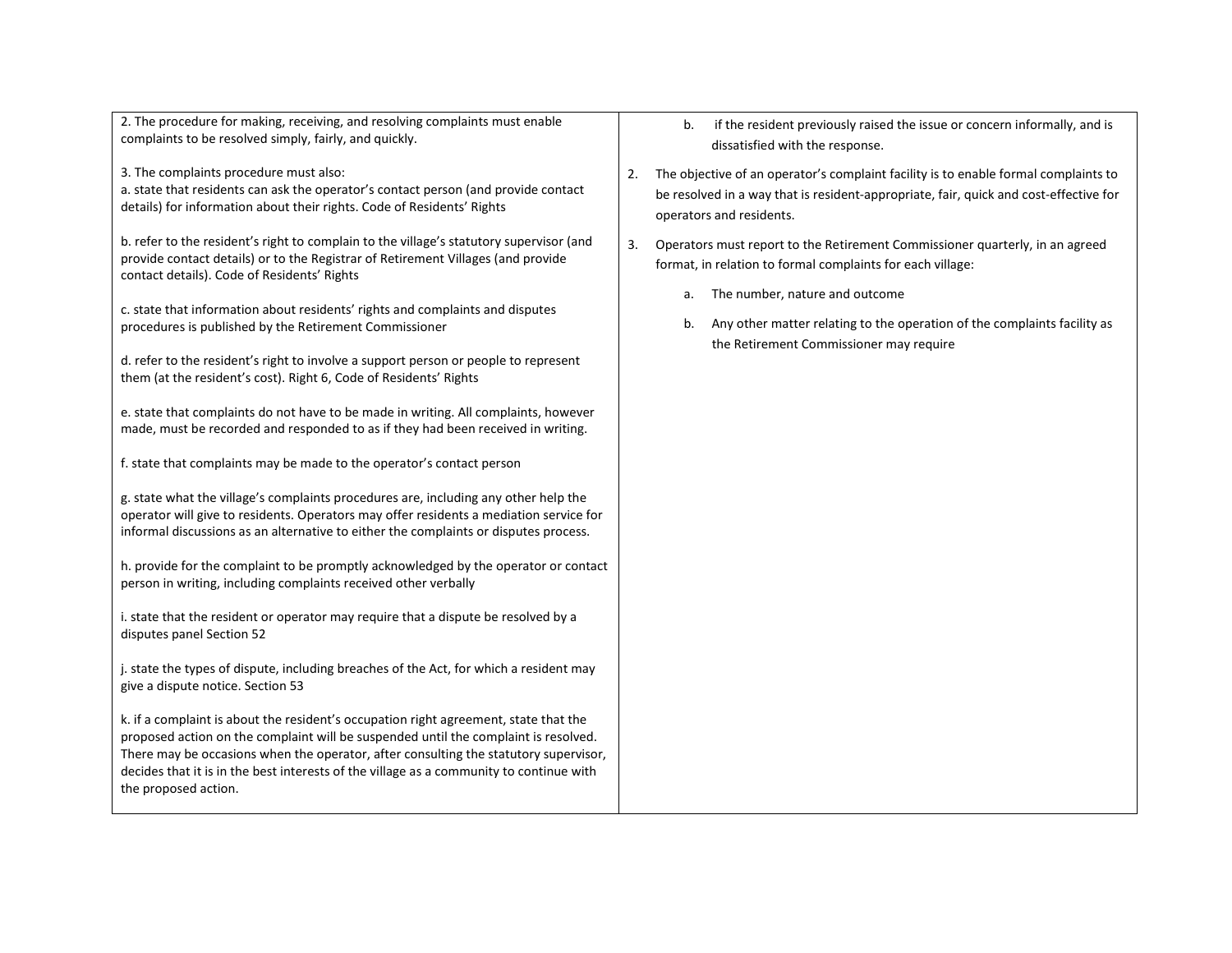| 33 Informing resident of the progress of the complaint                                                                  | 33 | <b>Formal Complaints policy</b>                                                                                                                                                                                                                                                 |
|-------------------------------------------------------------------------------------------------------------------------|----|---------------------------------------------------------------------------------------------------------------------------------------------------------------------------------------------------------------------------------------------------------------------------------|
| 1 The operator must ensure that the resident who has made a complaint is regularly<br>kept informed about its progress. | 1. | The operator must have a written complaints policy for dealing with an issue or<br>concern that a resident has raised as a formal complaint.                                                                                                                                    |
|                                                                                                                         | 2. | The complaints policy must be written in plain English and include:                                                                                                                                                                                                             |
|                                                                                                                         |    | the option a resident has to request that the village's residents' committee, if<br>а.<br>there is one, call a meeting with the operator or statutory supervisor under<br>clause 30, and                                                                                        |
|                                                                                                                         |    | the option a resident has of raising an issue or concern informally with the<br>b.<br>operator or it's contact person under clause 31 at any time; and                                                                                                                          |
|                                                                                                                         |    | an outline of the procedure for making and resolving a formal complaint as<br>c.<br>set out in clauses 34 to 36 below; and                                                                                                                                                      |
|                                                                                                                         |    | contact details for people or agencies a resident can talk to about their formal<br>d.<br>complaint. These people include the statutory supervisor, the Registrar of<br>Retirement Villages and the Retirement Commissioner; and                                                |
|                                                                                                                         |    | an explanation that the complaints policy does not prevent a resident from<br>e.<br>bringing an alleged breach of the Code of Residents' Rights to the attention of<br>those people, agencies or any other person; and                                                          |
|                                                                                                                         |    | an explanation of the procedure for referring an unresolved formal complaint<br>f.<br>to the disputes panel, as set out in clause 35 and 36 below, on issuing a<br>dispute notice and on the Dispute Panel's ability to award costs; and                                        |
|                                                                                                                         |    | an explanation of the procedure for a resident to contact the statutory<br>g.<br>supervisor about an alleged breach of the Code of Residents' Rights as distinct<br>from making a formal complaint under clauses 34 - 36                                                        |
|                                                                                                                         | 3. | The operator must keep a written copy of the complaints policy in a common area<br>for residents or intending residents to access and view at any time, and make<br>available an electronic copy on the village's website and a resident-accessible<br>intranet, if it has one. |
|                                                                                                                         | 4. | The operator must offer to give a written copy of the complaints policy to a<br>resident who wishes to make a formal complaint, and at any other time to an<br>intending resident or resident upon request.                                                                     |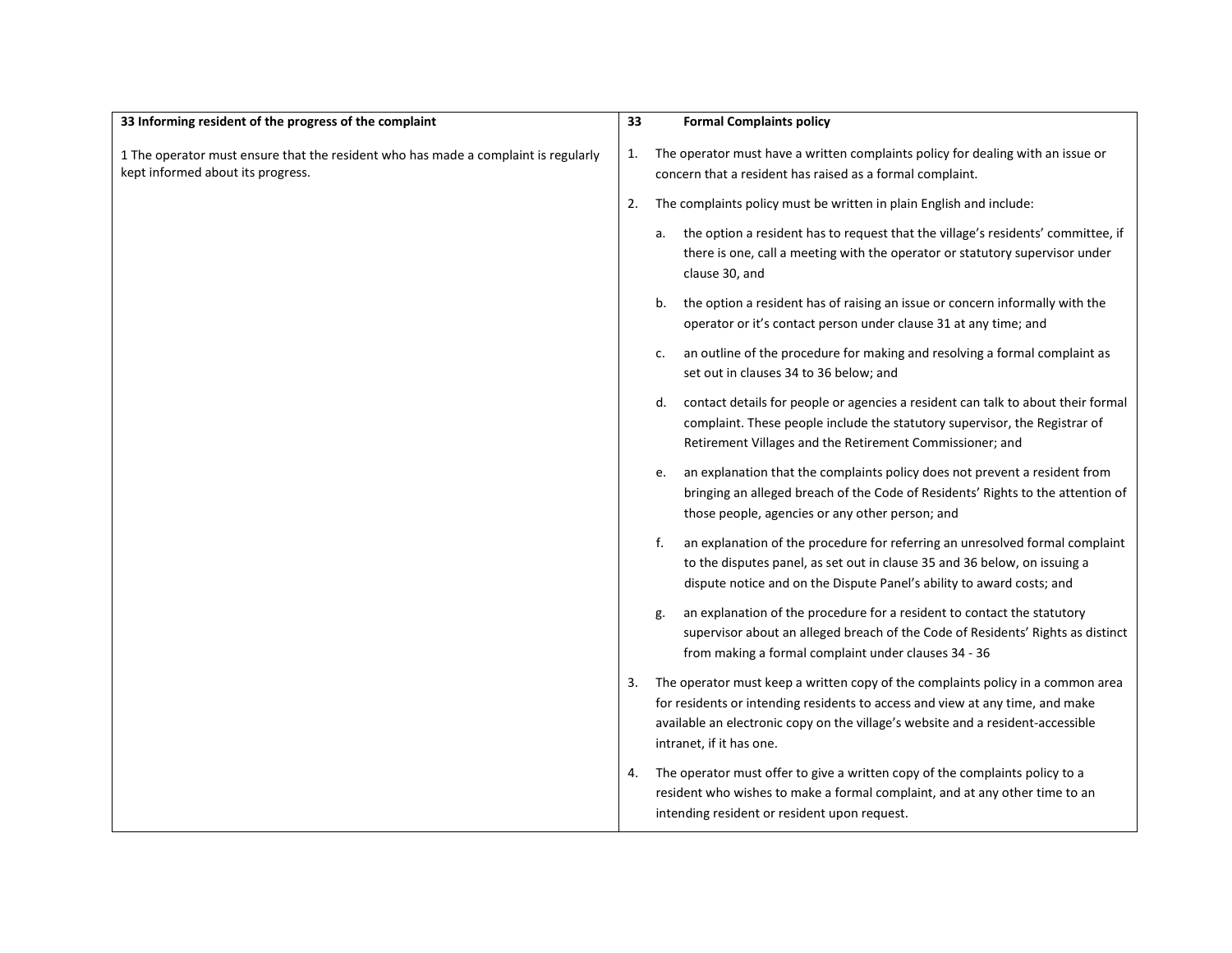|                                                                                                                                                                                                                                                                                                                                                                                | The operator must offer to explain the steps in the complaints facility to a resident<br>5.<br>or intending resident who receives a copy of the policy, and is encouraged to use<br>the diagram provided as a communication tool. |
|--------------------------------------------------------------------------------------------------------------------------------------------------------------------------------------------------------------------------------------------------------------------------------------------------------------------------------------------------------------------------------|-----------------------------------------------------------------------------------------------------------------------------------------------------------------------------------------------------------------------------------|
| 34 Procedures for resolving and deciding complaints Resolving complaints                                                                                                                                                                                                                                                                                                       | 34<br>Making a formal complaint                                                                                                                                                                                                   |
| 1. The operator must follow the retirement village's complaints procedure.                                                                                                                                                                                                                                                                                                     |                                                                                                                                                                                                                                   |
| 2. Operators may offer residents a mediation service for informal discussions as a first<br>step to resolving the complaint.                                                                                                                                                                                                                                                   | If a resident wants to raise an issue or concern as a formal complaint, this may be<br>1.<br>done by either:                                                                                                                      |
| 3. If a complaint is about the resident's occupation right agreement, any proposed<br>action on the subject of the complaint must be suspended until the complaint is<br>resolved. This is unless the operator, after consulting the statutory supervisor,<br>decides that it is in the best interests of the village as a community to continue with<br>the proposed action.  | writing the complaint themselves and giving it to the operator or its contact<br>а.<br>person; or                                                                                                                                 |
|                                                                                                                                                                                                                                                                                                                                                                                | if a resident is unable to write it, they may have a personal representative<br>b.<br>write it for them                                                                                                                           |
| 4. If a complaint is resolved by mutual agreement, the resolution must be recorded<br>and then signed by, and copied to, all parties. Deciding complaints where resolution is                                                                                                                                                                                                  | If neither option is available, then the operator may write the complaint at a<br>$\mathsf{c}$ .<br>resident's request, based on what they tell them at the time.                                                                 |
| not possible.                                                                                                                                                                                                                                                                                                                                                                  | In both b or c the writer or operator must then read the complaint back to a<br>d.<br>resident to confirm it is recorded correctly.                                                                                               |
| 5. The operator must have a procedure for deciding complaints where resolution<br>through the retirement village's complaints system is not possible.                                                                                                                                                                                                                          | e. In all cases a resident needs to sign and date the complaint.                                                                                                                                                                  |
| 6. Complaints that are not resolved through the complaints system can be referred to<br>a disputes panel. Resolution of a dispute by a dispute panel is provided for in Part 4 of<br>the Act and associated regulations. The operator is obligated to meet the costs of<br>dispute resolution. Sections 48-75 and the Retirement Villages (Disputes Panel)<br>Regulations 2006 | The operator must provide a written acknowledgement within five working days of<br>2.<br>receiving any formal complaint.                                                                                                          |
| 35. Time limits for making and notifying the decision about the complaint                                                                                                                                                                                                                                                                                                      | Procedure for resolving formal complaints<br>35                                                                                                                                                                                   |
| 1. The operator or person dealing with a complaint on behalf of the operator must<br>make and notify a decision on the complaint as soon as reasonably practicable. In any<br>event it should be within 20 working days of the complaint being made.                                                                                                                           | Where a formal complaint is made by a resident, the following procedure will apply.<br>(The procedure is set out in a diagram after clause 36)                                                                                    |
|                                                                                                                                                                                                                                                                                                                                                                                | The operator will first work directly with a resident to resolve the complaint to a<br>1.<br>resident's satisfaction.                                                                                                             |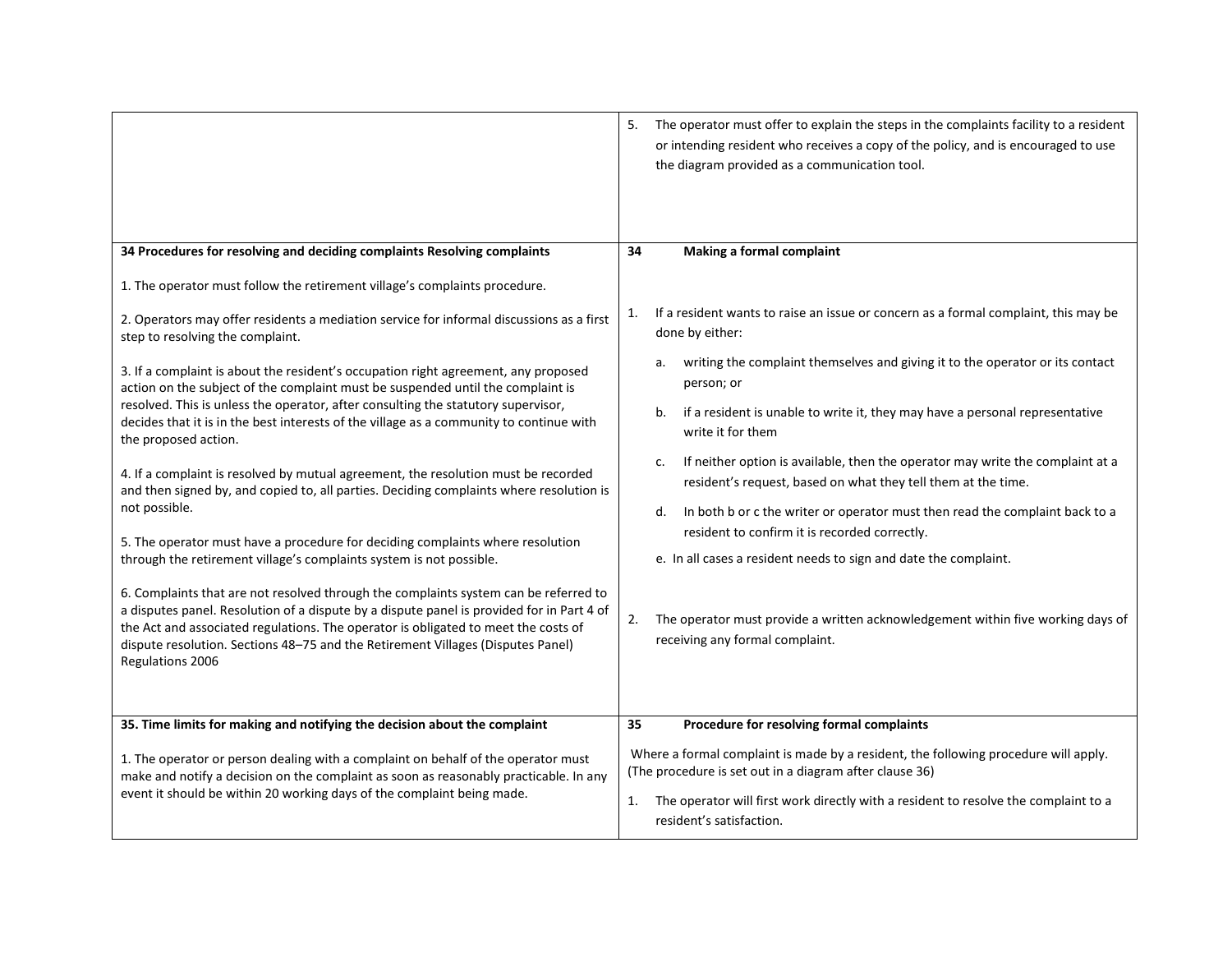| 2. | The operator will suspend taking any proposed action that is the subject of the<br>complaint until the complaint is resolved. However, the operator may, after<br>consulting the statutory supervisor, decide it is in the best interests of the village<br>as a community to continue with the proposed action that is the subject of the<br>unresolved complaint.                |
|----|------------------------------------------------------------------------------------------------------------------------------------------------------------------------------------------------------------------------------------------------------------------------------------------------------------------------------------------------------------------------------------|
| 3. | If a formal complaint is resolved by mutual agreement, or by reference to the<br>statutory supervisor under (4) or by reference to a mediator or independent third<br>party under (6), the resolution must be recorded in writing and include:                                                                                                                                     |
|    | what actions if any are required to be taken by whom and by when;<br>a.                                                                                                                                                                                                                                                                                                            |
|    | any agreement as to costs and any other terms; and<br>b.                                                                                                                                                                                                                                                                                                                           |
|    | must be dated and signed by all parties and copied to all parties<br>c.                                                                                                                                                                                                                                                                                                            |
|    |                                                                                                                                                                                                                                                                                                                                                                                    |
| 4. | Where possible the complaint should be resolved to a resident's satisfaction under<br>(1) above within [20] working days of the operator receiving it. If not, the operator<br>must, on behalf of the parties, refer it to the statutory supervisor and ask them to<br>work with the parties to provide both parties with an impartial perspective and<br>recommend a way forward. |
| 5. | If the complaint is not resolved under (4) within [20] working days of being<br>referred to the statutory supervisor, or it is not possible to proceed under (4)<br>above, then the operator must provide a resident with the option of mediation.                                                                                                                                 |
| 6. | If a resident agrees to mediation:                                                                                                                                                                                                                                                                                                                                                 |
|    | the operator will, on behalf of the parties, refer the complaint to an<br>a.<br>independent mediator.                                                                                                                                                                                                                                                                              |
|    | The mediator must be a member of an alternative dispute resolution<br>b.<br>agency which is approved by the Retirement Commissioner and listed on<br>the Retirement Commissioner's website. Alternatively the parties have<br>the option to agree on another independent third party; and                                                                                          |
|    | If the parties cannot agree on a mediator the operator will, on behalf of<br>c.<br>the parties, ask the Retirement Commissioner to select one for them to<br>engage                                                                                                                                                                                                                |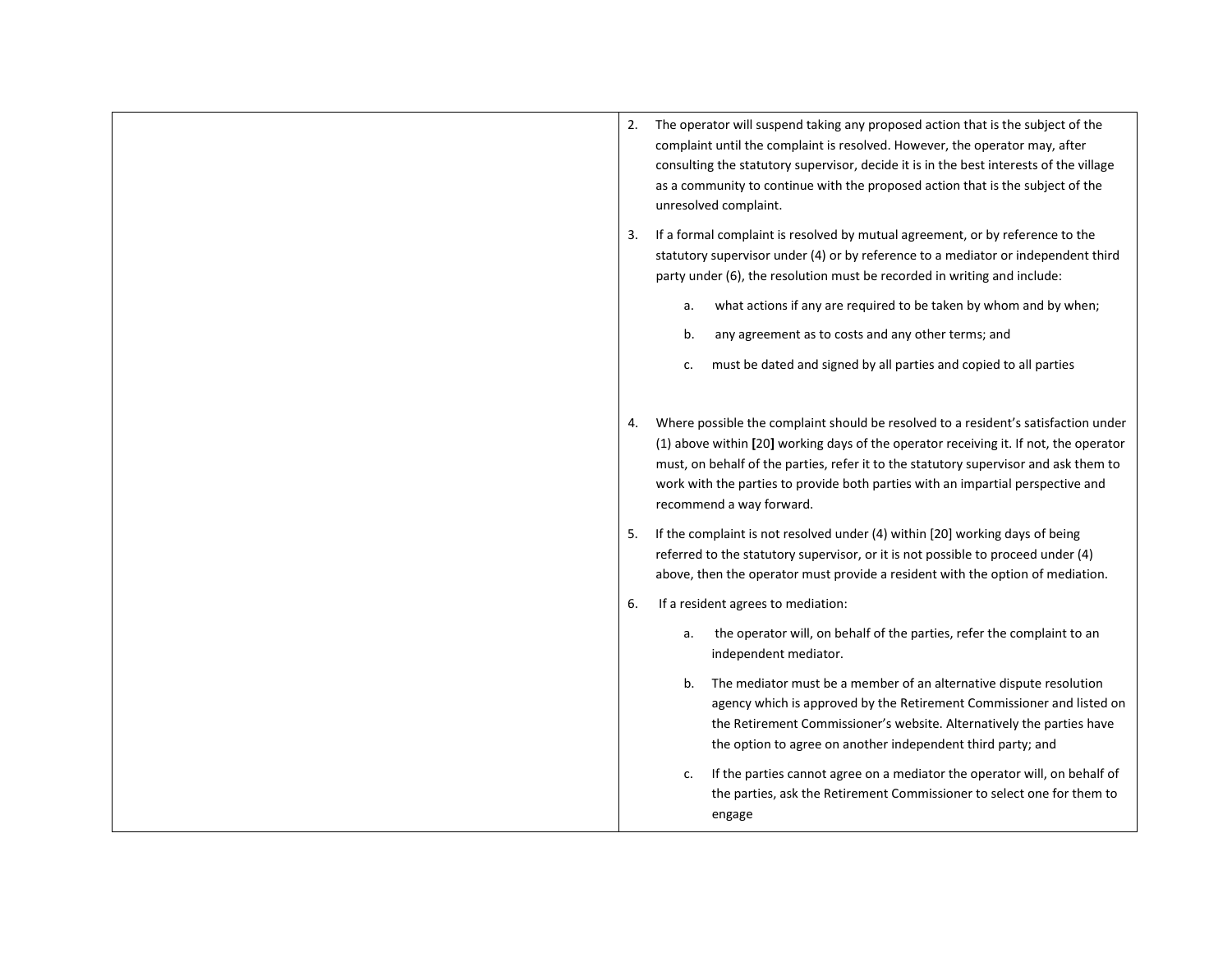|                                                                                                                                                                                                                                                                                                                                                                                                                                                                                                                                                                                                                                                       | If a resident does not agree to mediation, or if the complaint is not resolved to the<br>7.<br>parties' satisfaction within [20] working days of the referral to a mediator or other<br>third party, a resident may issue a dispute notice which would require the<br>complaint to go to a disputes panel for resolution.<br>Nothing in clause 35 limits a resident's right to take their complaint to a disputes<br>8.<br>panel, at any earlier time permitted under the Act, or a resident's or an operator's<br>right to agree to mediation at any time during a dispute panel process.<br>An issue or concern raised formally under clause 34 is deemed the first referral to<br>9.<br>the complaints facility for the purposes of the six-month time period a dispute<br>notice must be given by. (Section 57)                         |
|-------------------------------------------------------------------------------------------------------------------------------------------------------------------------------------------------------------------------------------------------------------------------------------------------------------------------------------------------------------------------------------------------------------------------------------------------------------------------------------------------------------------------------------------------------------------------------------------------------------------------------------------------------|---------------------------------------------------------------------------------------------------------------------------------------------------------------------------------------------------------------------------------------------------------------------------------------------------------------------------------------------------------------------------------------------------------------------------------------------------------------------------------------------------------------------------------------------------------------------------------------------------------------------------------------------------------------------------------------------------------------------------------------------------------------------------------------------------------------------------------------------|
| 36. Form of notification of the decision about the complaint<br>1. The operator or person dealing with a complaint must inform the parties affected<br>by the complaint of the decision in writing. The following details must be included: a.<br>the reasons for the decision<br>b. any action the operator intends to take as a result of the decision<br>c. a statement that no party affected is bound by this decision<br>d. a statement informing the resident of their right to give a dispute notice if:<br>i - the resident is not satisfied with the decision<br>ii - 20 working days have elapsed since the complaint was made. Section 52 | <b>Costs of mediation</b><br>36<br>Each party will be responsible for paying their own costs in relation to preparing<br>1.<br>and attending any mediation they agree to.<br>For mediation between an operator and a resident, the operator will be<br>2.<br>responsible for paying the mediator's costs. For mediation between residents, the<br>operator and the residents involved will share the mediator's costs equally.<br>Where a complaint is heard by a disputes panel under the Act, the operator will<br>3.<br>meet the costs of the disputes panel whether or not the operator is a party to the<br>dispute. Note that as outlined in 33(2)(f) the disputes panel is able to award costs<br>in favour of a successful applicant, which may be either operator or resident.<br>See diagram of informal and formal options below |